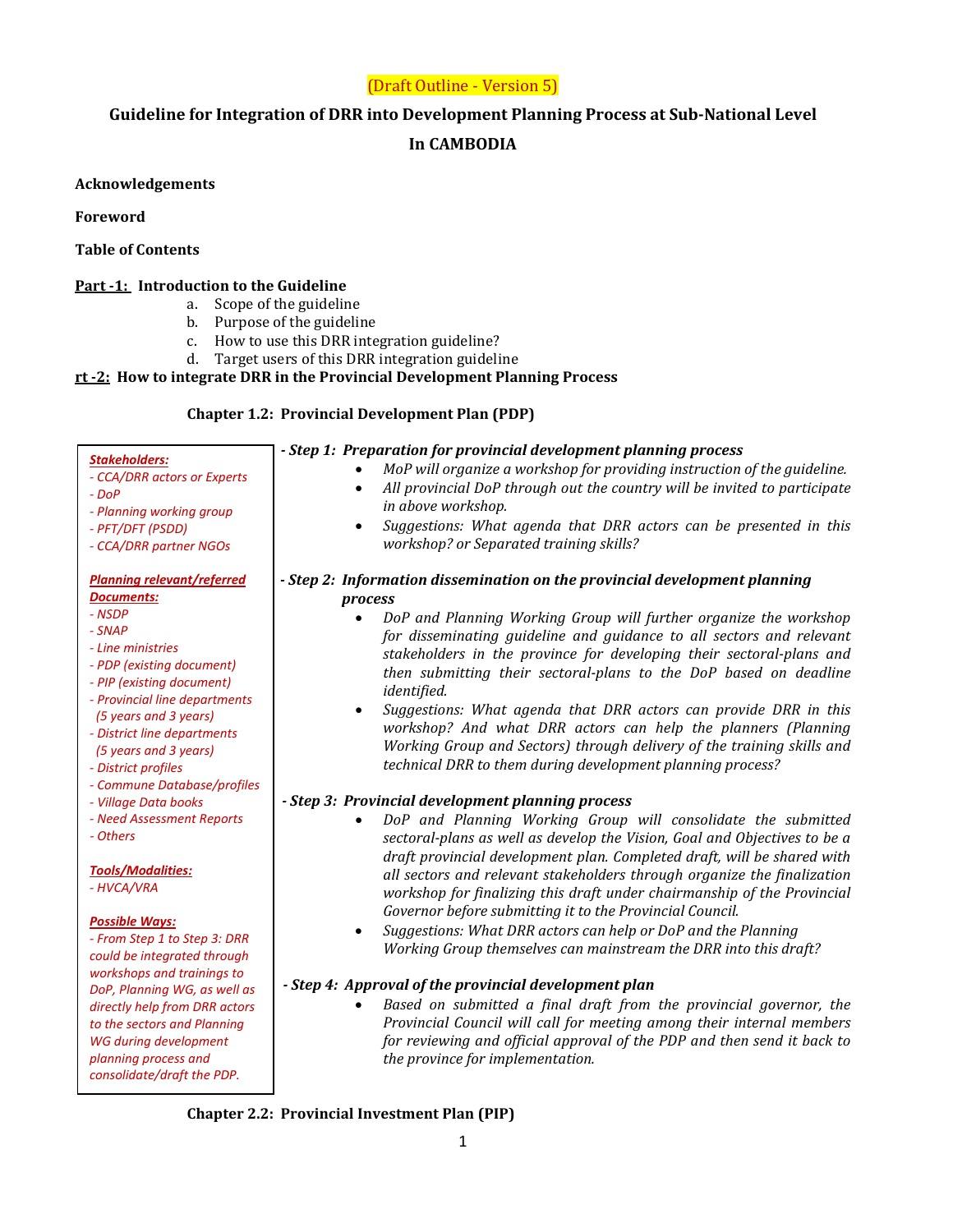#### *Stakeholders:*

- *- CCA/DRR actors or Experts*
- *- DoP*
- *- Planning Working Groups*
- *- PFT/DFT (PSDD)*
- *- CCA/ DRR partner NGOs*

#### *Planning relevant/referred Documents:*

- *- NSDP, SNAP, Line ministries*
- *- PDP (existing document)*
- *- PIP (existing document)*
- *- Provincial line departments (5 years and 3 years)*
- *- District line departments*
- *(5 years and 3 years)*
- *- Commune Databases - Village Data books*
- 
- *- Others*

### *Tools/Modalities:*

*- HVCA/VRA* 

#### *Possible Ways:*

*- From Step 1 to Step 2: DRR could be integrated through workshops and trainings to DoP, Planning WG, as well as directly help from DRR actors to the sectors and Planning WG during development planning process and consolidate/draft the PIP.*

### *Step 1: Preparation of the Priority Project List for PIP*

- *DoP keep inform (technical meeting) to all sectors and relevant stakeholders in the province with a guided template to enable them to develop their Three-Year Rolling Investment Program (PIP) in the first year of the council mandate, and then submit to DoP based on identified deadline.*
- *Suggestions: What DRR actors can help or DoP and the Planning Working Group themselves can mainstream the DRR into sectors' development planning process?*

### *- Step 2: Preparation of the PIP*

- *Based on submitted sectoral-plans, DoP and Planning Working Group will consolidate and develop with its Vision, Goal and Objectives (if necessary) to be a draft the Three-Year Rolling Investment Program (PIP). Completed draft, will be shared with all sectors and relevant stakeholders through organize the finalization workshop for finalizing this draft under chairmanship of the Provincial Governor before submitting it to the Provincial Council.*
- *Suggestions: What DRR actors can help or DoP and the Planning Working Group themselves can mainstream the DRR into this draft?*

### *Step 3: Approval of the PIP*

• *Based on submitted a final draft PIP from the provincial governor, the Provincial Council will call for meeting among their internal members for reviewing and official approval of the PIP and then send it back to the province for implementation.* 

### **Part -3: Scope of integration of DRR in Provincial Development Plan (PDP)**

### **Chapter 3.1: Social-Economic Situation**

#### **3.1.1 Current Situation of Analysis and Challenges**

*Scope: - Approved guidelines of the PDP and PIP will be used entirely as a basic document for main reference.*

#### *Economic vulnerability on:*

- *- Agriculture*
- *- Infrastructure*
- *- Housing Development*
- *- Industry*
- *- Exploitation, etc.*

#### *Social impacts:*

- *- Education (studying of school children & abandoned schools)*
- 
- *- Health (population's health, Hygiene, especially for babies and their mothers) - Poverty situation*

*In this section, writer should guide to all planners to include the information analyzed related to barriers and challenges always happen in the province that considers as the main root causes to disasters for development activity.*

*What DRR actors can help to collect and analyze information related to barriers and other challenges to disasters, what disaster risk assessment tools and methodologies can be utilized to collect and analyze information.*

#### **3.1.2 Brief of Socio-Economic Data** *3.1.2.1 Economic Analysis*

*E.g., what types of information related to economic vulnerability to natural hazards is included in this section.* 

*What DRR actors can help to collect and analyze information related to economic issue, what disaster risk reduction tools and methodologies can be utilized to collect and analyze information.*

#### *3.1.2.2 Social Analysis*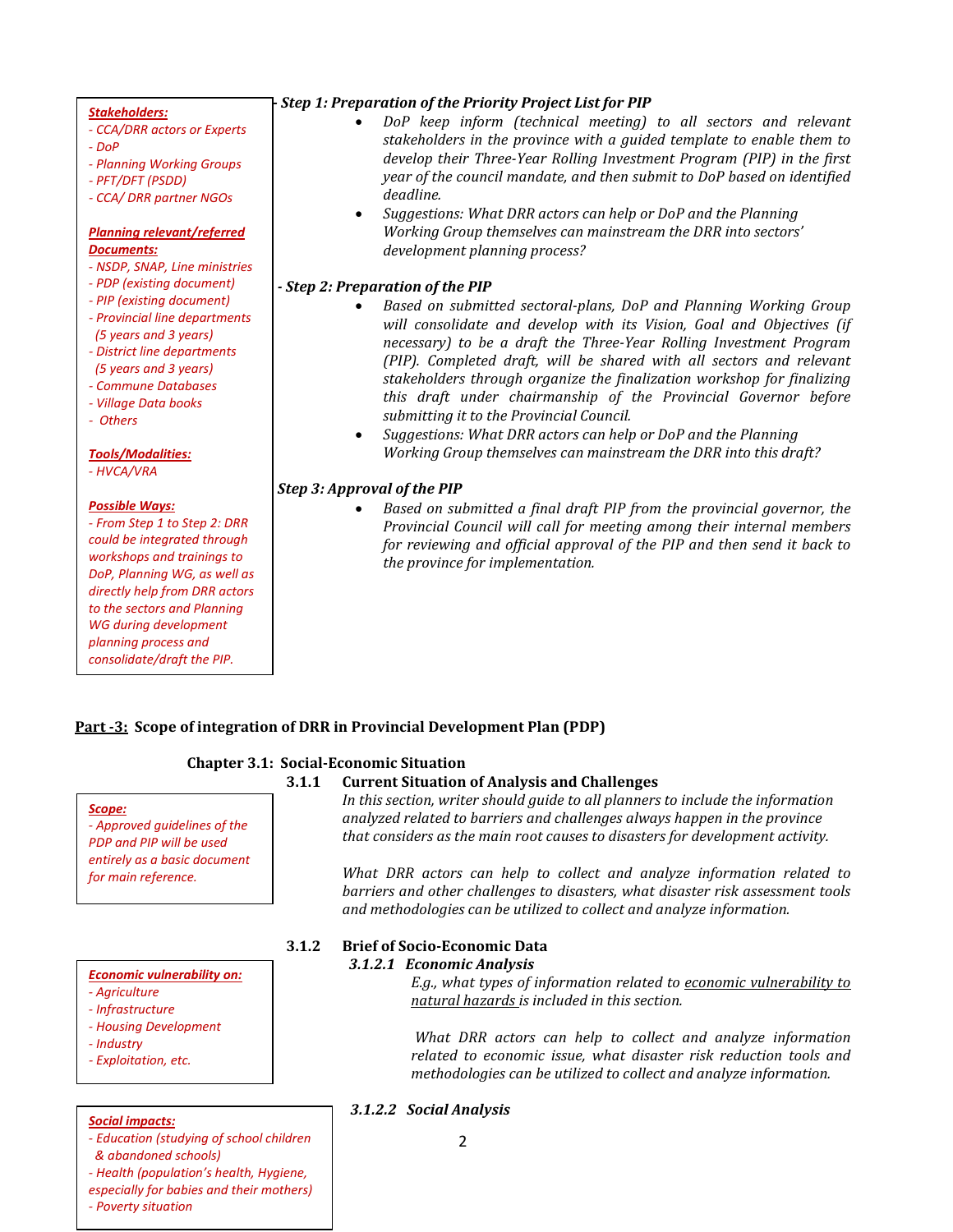*E.g., how information on social impact assessment caused by natural hazards is included in this section.* 

*What DRR actors can help to collect and analyze information related to social issue, what disaster risk reduction tools and methodologies can be utilized to collect and analyze information.*

### *3.1.3 Natural resources and Environmental Analysis, and Threatening of the Natural Disasters (Climate Change)*

*E.g., how information on environmental assessment and climate change issues is included in this section.* 

*What DRR actors can help to collect and analyze information related to environmental and climate change issues, what disaster risk assessment tools and methodologies can be utilized to collect and analyze information.*

# **Chapter 3.2: Provincial Development Framework**

### **3.2.1** *Development Vision*

In this section, writer should guide to all planners to develop their plans in *parallel with their guidance from the line ministries as well as DoP but they should be included some words, sentences or paragraphs says about main barriers or challenges to disasters as well as measures/capacities (non and structural measures) to cope with disasters in this part.* 

#### **3.2.2** *Development Goal and Objectives*

*In this section, writer should guide to all planners to develop their plans in parallel with their guidance from the line ministries as well as DoP but they should be included some words, sentences or paragraphs says about main barriers or challenges to disasters as well as measures/capacities (non and structural measures) to cope with disasters in this part.* 

### **3.2.3** *Development Strategy*

3.2.3.1 Economic Development Strategy

*In this section, there are main sectors that writer should guide to planners for integrating DRR in their project activities such as Agriculture, Irrigation System, Transportations, Livelihoods, Infrastructures, Water sanitation supply system and, Groundwater drainage system, etc.* 

*Local programming, project cycle management, financing etc.*

### **3.2.3.2** *Social Development Strategy*

*In this section, main sectors to be concerned for integrating DRR into the planners' project activities such as Education, Health services, Responses, and Reliefs, etc.* 

*Local programming, project cycle management, financing etc.*

### **3.2.3.3** *Land-Use Planning Strategy and Natural Resources Management*

*In this section, main sectors to be concerned for integrating DRR into the planners' project activities such as Building codes, Natural resources conservation for creeks, lakes and its drainage system, Reforestation, etc.* 

*Local programming, project cycle management, financing etc.* **3.2.3.4** *Climate Change and Disaster Risk Management Strategy* 

*Additional:*

- *- Possibility*
- *- Magnitudes*
- *- Sustainability*

#### *Additional:*

*- Structural and Non-structural measures are mainly focused in both current and future.*

#### *Additional:*

- *- Conservation of lands*
- *- Capacity of human being*
- *(current & future measures) - Roles and responsibilities*

*- Lands, forests, streams, animals, mines (conservation and resources utilization)*

*- Climate Change (pollution, wastes, public hygiene, etc.)*

*- Duration, intensity, frequency*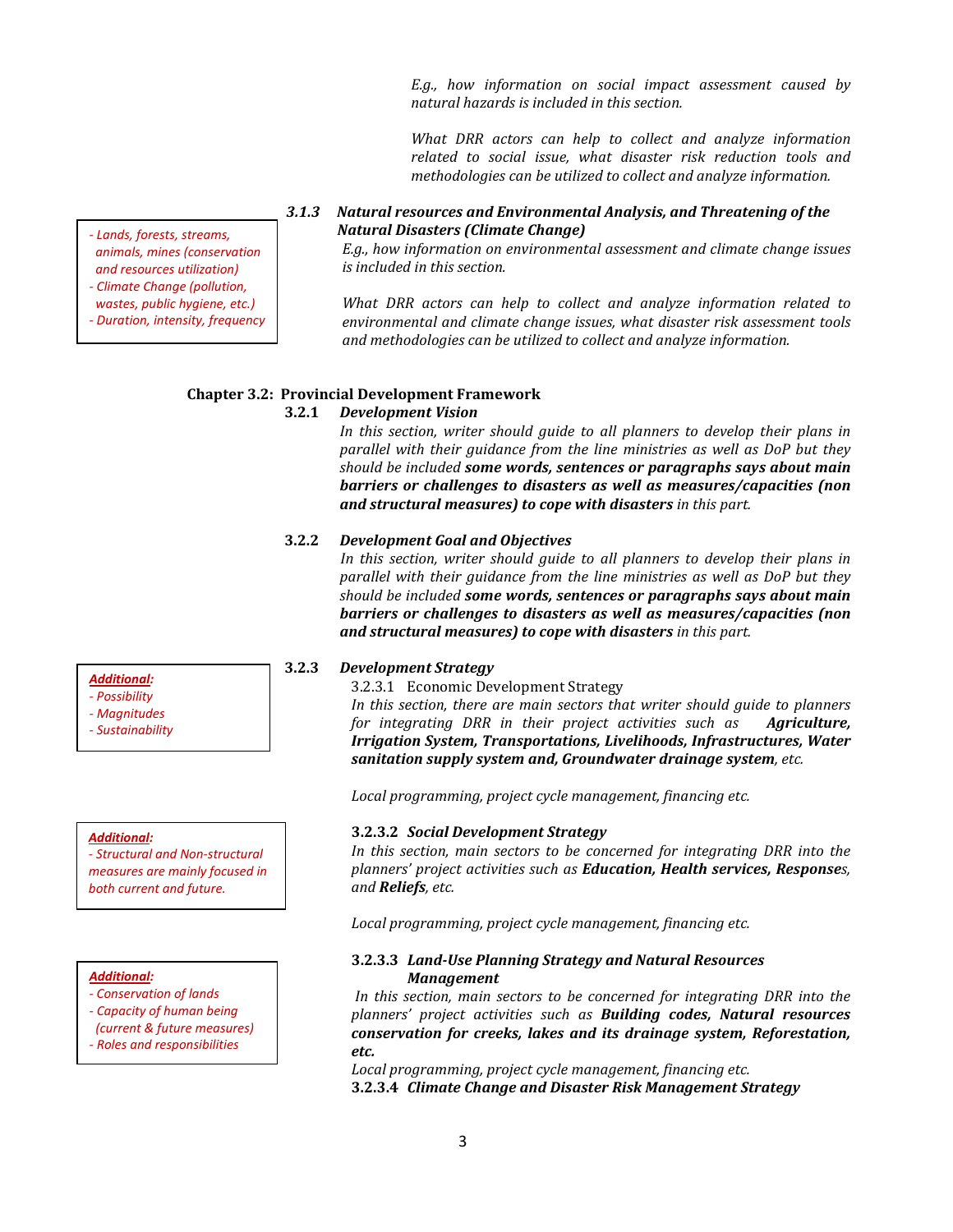*In this section, writer should guide to all planners to develop their plans by descript about types of common hazards and extreme disasters (natural and manmade disasters), frequently affected areas, numbers of victims and affected people, agricultural productivities, infrastructures, etc. In this section should also be included about roles and responsibilities of the committee for disaster management at all levels, and resources for serving to DRR preparedness plan to cope with disasters in their target areas/province.*

*What DRR actors can help to collect and analyze information related to Disasters issue, what disaster risk reduction tools and methodologies can be utilized to collect and analyze information.*

*Local programming, project cycle management, financing etc.*

### **3.2.4 Medium Term of Expenditure Framework**

**3.2.5 Provincial Development Matrix**

### **Chapter 3.3: Monitoring and Evaluation on the implementation of the Development Plan**

*Local programming, project cycle management, financing etc.*

# **Part -4: Scope of integration of DRR in Provincial Investment Program (PIP)**

### **Chapter 4.1: Situation of Social-Economic Development**

|                                                                                    | 4.1.1 Summary of Social-Economic Situation<br>This section should be a guidance note to help the planners to include relevant<br>information on natural hazards occur quite often in disaster-prone areas in the<br><i>province.</i>                                                                                                          |
|------------------------------------------------------------------------------------|-----------------------------------------------------------------------------------------------------------------------------------------------------------------------------------------------------------------------------------------------------------------------------------------------------------------------------------------------|
| See the same information,<br>scope and approached as<br>suggested at Part 3 (PDP). | 4.1.2 Situation Development and Challenges<br>4.1.2.1 Economic situation<br>E.g., what types of information related to economic vulnerability to<br>natural hazards is included in this section.<br>What DRR actors can help to collect and analyze information<br>related to economic issue, what disaster risk reduction tools and          |
|                                                                                    | methodologies can be utilized to collect and analyze information.<br>4.1.2.2 Social situation<br>E.g., how information on social impact assessment caused by<br>natural hazards is included in this section.                                                                                                                                  |
|                                                                                    | What DRR actors can help to collect and analyze information<br>related to social issue, what disaster risk reduction tools and<br>methodologies can be utilized to collect and analyze information.<br>4.1.2.3 Situation of Environment and Threatening of Natural Disasters<br>E.g., how information on environmental assessment and climate |
|                                                                                    | change issues is included in this section.<br>What DRR actors can help to collect and analyze information<br>related to environmental and climate change issues, what disaster<br>risk assessment tools and methodologies can be utilized to collect<br>and analyze information.                                                              |